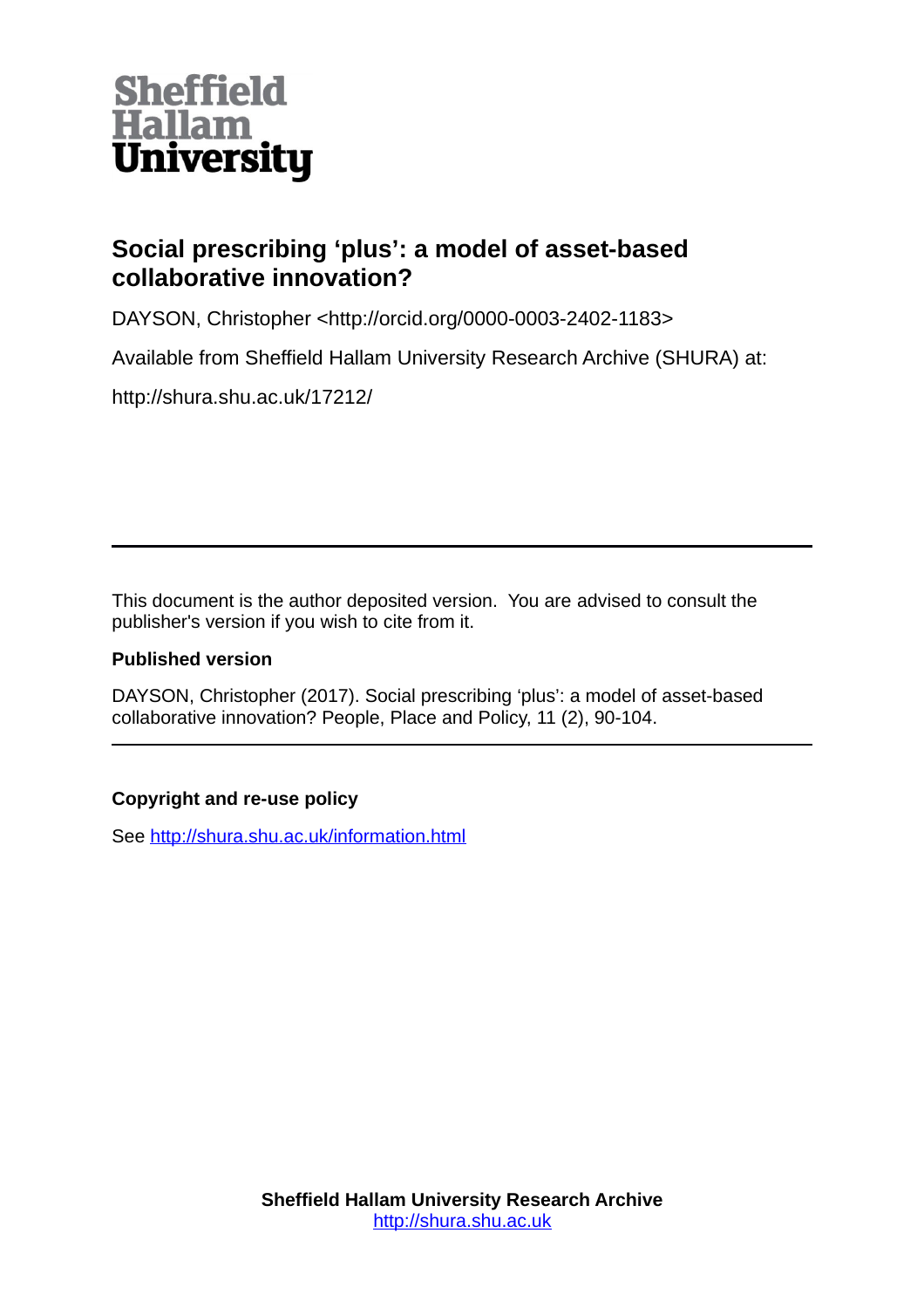# Policy commentary

# Social prescribing 'plus': a model of asset-based collaborative innovation?

## Chris Dayson\*

CRESR, Sheffield Hallam University

### **Abstract**

Social prescribing is a current UK social policy phenomenon but to what extent does it represent a substantive change in the way policymakers think about services for people with multiple and complex needs? I draw on several local studies of social prescribing initiatives to argue that cautious optimism is merited: through the idea of social prescribing 'plus' key actors in a number of localities have embraced the principles of asset-based working and collaborative innovation to achieve real change in policy and practice. However, policy interest in social prescribing cannot be decoupled from the public sector austerity and transformation agenda, and the true testing ground will be how local policymakers develop services in future: will they draw on the asset-based collaborative principles of social prescribing 'plus'; or will it lead to expectations that people and communities do more for themselves without the necessary investment in this alternate model of welfare.

Keywords: Social prescribing; asset-based approaches; collaborative innovation.

### Introduction

Social prescribing has become something of a social policy phenomenon in the UK in recent years. If your local area hasn't 'got it' already then you can be certain that key players from the local voluntary and community sector will be lobbying health and social care policymakers to get it up and running sooner rather than later. But is it just the latest 'shiny new policy thing' that will come and go before too or long or does it represent a more substantive change in the way policymakers think about the design and delivery of services for people with multiple and complex needs? This policy commentary draws on more than four years' experience of research and evaluation with social prescribing initiatives at an area level, and parallel engagement with accompanying policy debates, <sup>1</sup> to lay some groundwork for addressing this question. I do this by introducing the idea of social prescribing 'plus' and drawing together two emergent theoretical concepts - asset-based approaches to health and care; and collaborative innovation - to reframe social prescribing in the context of broader debates and competing paradigms of public administration. In the process, I hope to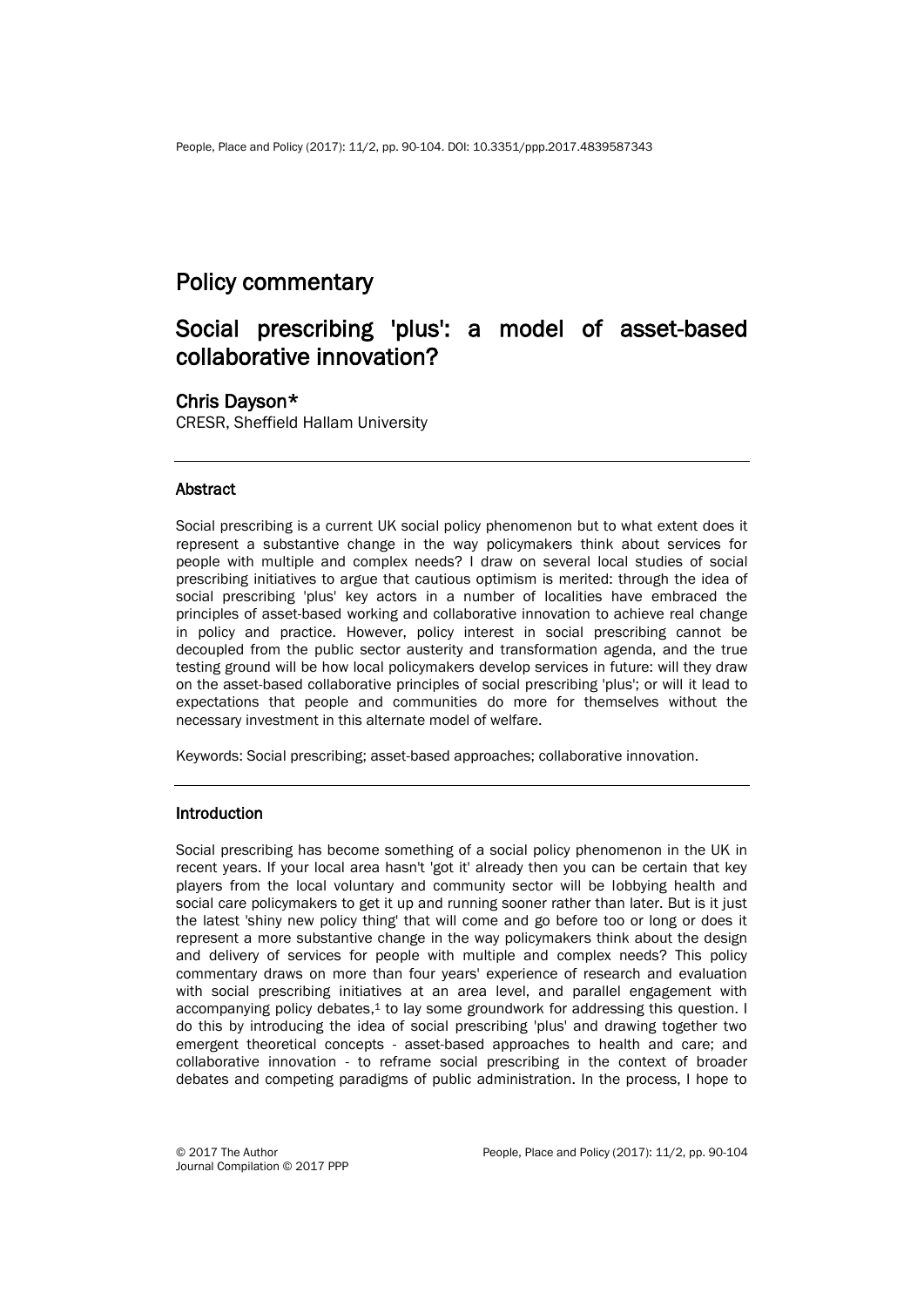p. 91. Policy commentary - Social prescribing 'plus': a model of asset-based collaborative innovation?

stimulate discussion and debate about social prescribing, its place in systems of health and social care service delivery, and the broader processes and principles of public service transformation.

#### What is social prescribing?

Social prescribing is a recent innovation in public health and social care services through which medical and care professionals - including General Practitioners (GPs), mental health practitioners, nurses and social workers - refer patients with complex health conditions to sources of social support provided by local voluntary and community organisations (South et al, 2008; Kimberlee, 2015; Dayson, 2017). The overarching aims of social prescribing are twofold: to reduce demand on primary, secondary and social care services; and to improve personal well-being and a wider range of social determinants of health such as isolation, self-esteem and social connectedness. In its early days social prescribing was typically delivered from the 'bottom-up' by local neighbourhood and community organisations and through volunteers working with single GPs or small groups of practices to link patients with existing activities and opportunities in their community. This work sometimes received small amounts of public funding but was not considered part of mainstream statutory service delivery. However, the period since 2012 has seen the emergence of social prescribing as a 'top down' policy agenda, with large 'services' increasingly being commissioned as part of area level health and social care integration and transformation programmes (see Hughes, 2017, for a broader discussion of this policy discourse). Despite this mainstreaming of social prescribing there remains considerable difference in the ways in which it is being implemented across the UK with local variations according to level and source of funding, model of commissioning, the targeting and identification of service users, geographic coverage, referral sources, and the breadth of 'prescribed' activities. A more detailed overview of these variations is provided in table 1.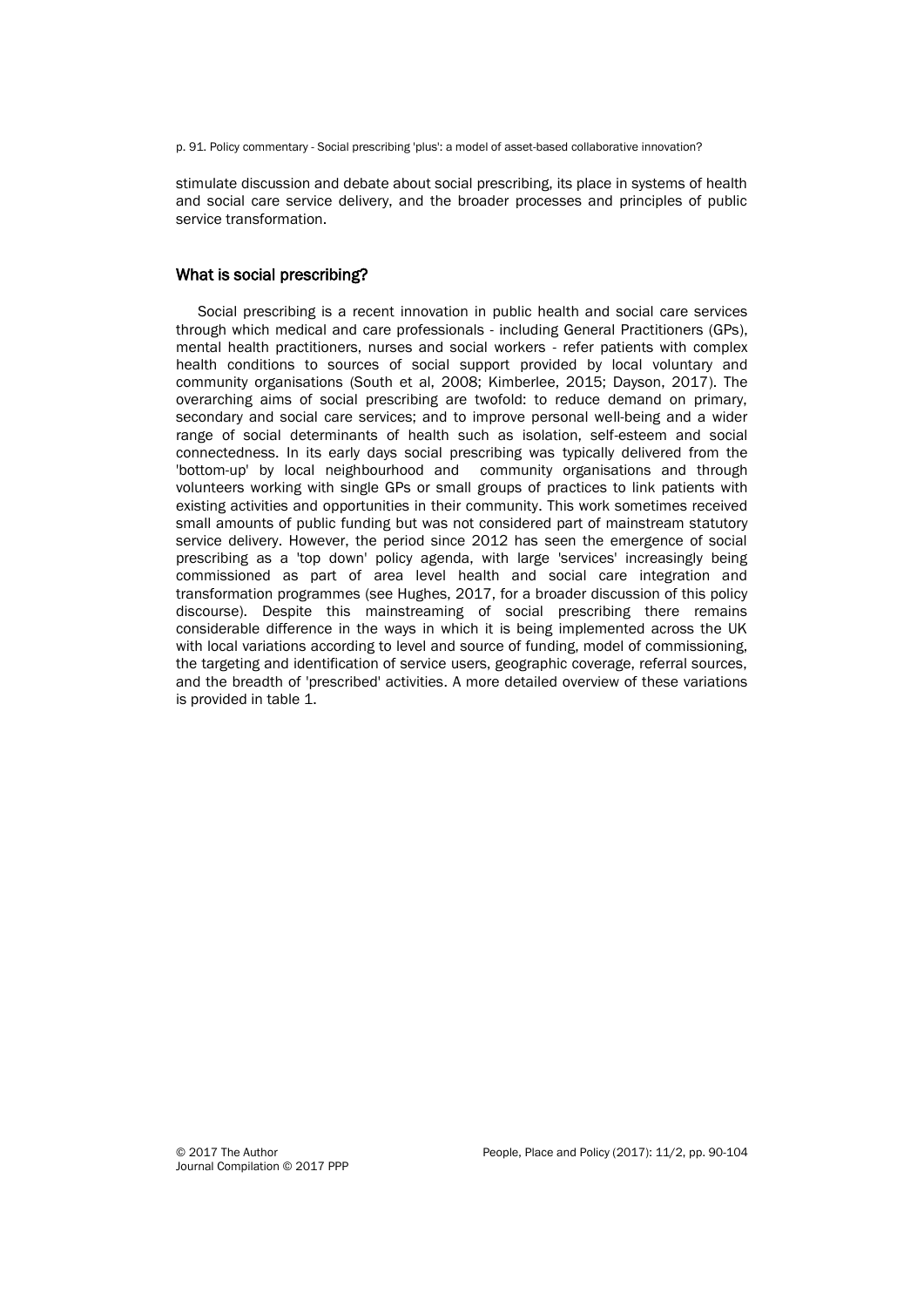p. 92. Policy commentary - Social prescribing 'plus': a model of asset-based collaborative innovation?

| Table 1: Variations in social prescribing delivery models |  |
|-----------------------------------------------------------|--|
|-----------------------------------------------------------|--|

| Aspect of variation                           | <b>Nature</b>                                                                                                                                                                                         | <b>Summary</b>                                                                                                                                                                                                                                                                                                                                                                                                                                                                                                                                                                                                                                                                                                                                                                                                                                                                                                                        |
|-----------------------------------------------|-------------------------------------------------------------------------------------------------------------------------------------------------------------------------------------------------------|---------------------------------------------------------------------------------------------------------------------------------------------------------------------------------------------------------------------------------------------------------------------------------------------------------------------------------------------------------------------------------------------------------------------------------------------------------------------------------------------------------------------------------------------------------------------------------------------------------------------------------------------------------------------------------------------------------------------------------------------------------------------------------------------------------------------------------------------------------------------------------------------------------------------------------------|
| Funding and<br>resources                      | Mainstream health and social care<br>٠<br>budgets<br>Other non-recurrent public funds<br>$\bullet$<br>Independent and charitable funds<br>$\bullet$<br>Social investment (inc social impact<br>bonds) | In most areas social prescribing is being funded through mainstream health and<br>social care budgets, including the 'Better Care Fund', the central Government<br>funding 'pot' for health and social care transformation; and the 'Transformation<br>Challenge Award' which provides additional funding to support area level<br>transformation. However, social prescribing is not universally funded through<br>these sources and other funding sources have been utilised, including grants<br>from independent charitable funders and social investment vehicles such as<br>social impact bonds. In addition, a Department of Health funding scheme for<br>social prescribing has recently been launched.                                                                                                                                                                                                                       |
| Commissioning and<br>delivery model           | Advisors handle referral process<br>$\bullet$<br>Paid staff<br>Volunteers<br>Lead provider/Single point of contact<br>Consortia models<br>Needs led<br>Area specific                                  | A core component of a majority of social prescribing models is a team of<br>'advisors' or 'link workers' liaising with medical professionals to take 'referrals-in'<br>of patients in need of a social prescription, identify their support needs and<br>requirements, and make 'referrals-out' to appropriate voluntary and community<br>activity. The advisor is usually a paid member of staff but in some case this role<br>is taken or supported by volunteers.<br>A number of different commissioning models have been developed for social<br>prescribing. Typically, it is commissioned through a lead provider or single point<br>of contact (usually a local voluntary organisation) that manages the advisors<br>and associated referral processes. In some cases a consortia of local<br>organisations has been commissioned with specific organisations leading on<br>defined geographic areas or types of support need. |
| Targeting and<br>identifying service<br>users | <b>Risk stratification</b><br>$\bullet$<br>Needs assessment<br>$\bullet$<br>Clinical discretion<br>$\bullet$                                                                                          | A variety of mechanisms for have been developed for targeting and identifying<br>patients in need of a 'social prescription'. In some areas a 'risk stratification'<br>model is used to identify patients based on their level of clinical need while<br>others rely on less formal needs assessments and the discretion of clinicians to<br>identify the most appropriate patients.                                                                                                                                                                                                                                                                                                                                                                                                                                                                                                                                                  |

© 2017 The Author<br>Journal Compilation © 2017 PPP

People, Place and Policy (2017): 11/2, pp. 90-104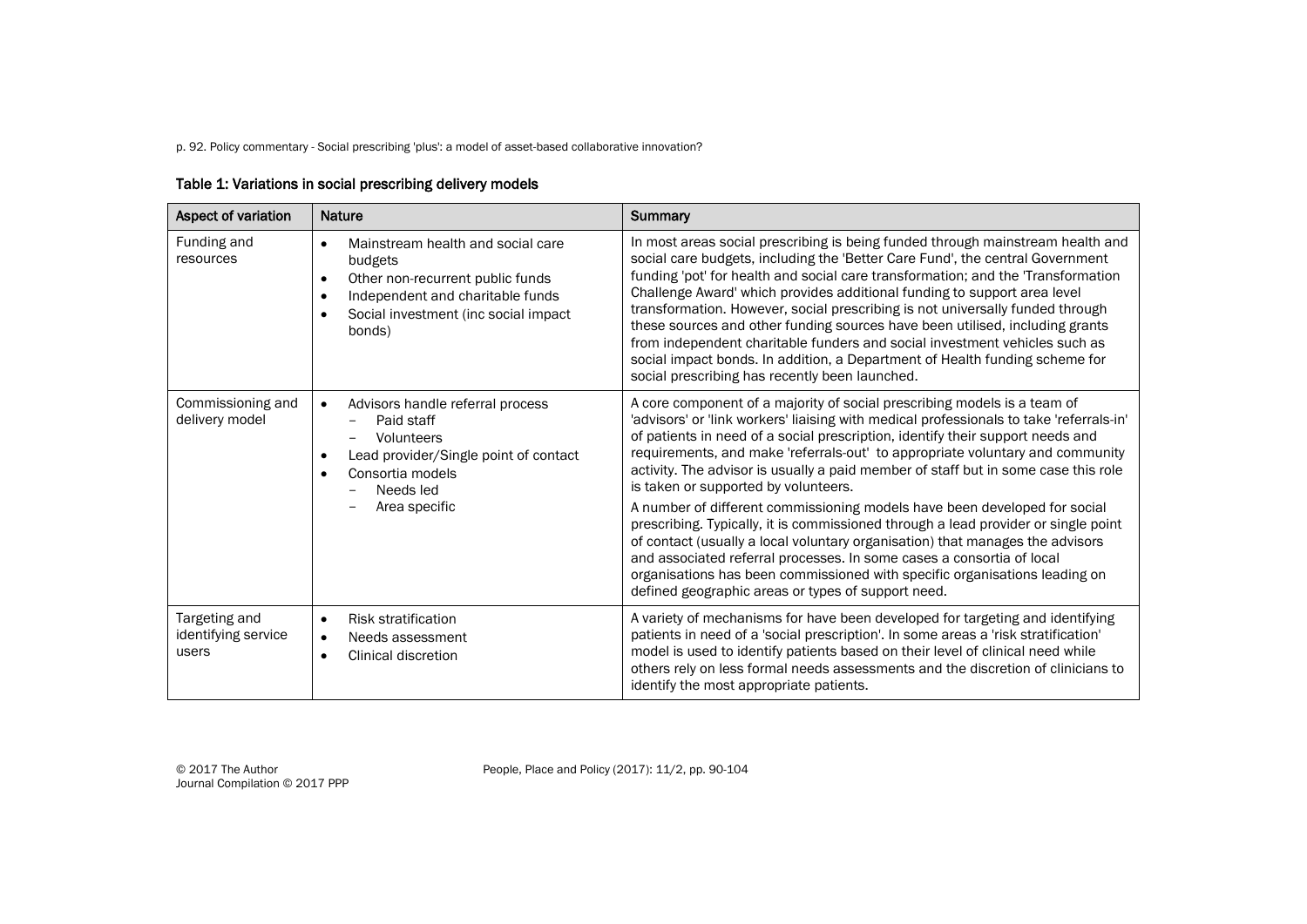p. 93. Policy commentary - Social prescribing 'plus': a model of asset-based collaborative innovation?

| Geographic<br>coverage  | LA or CGG wide<br>$\bullet$<br>Community or Neighbourhood<br><b>Groups of General Practices</b><br>٠<br><b>Single General Practices</b><br>٠                                 | The majority of the recently developed 'top-down' social prescribing services<br>cover a scale that is contiguous with local administrative boundaries: typically a<br>Local Authority or NHS CCG area. There are still however some examples of<br>'bottom-up' social prescribing initiatives being delivered at smaller geographic<br>scales. Often these are a partnership between a local community or<br>neighbourhood level 'anchor' organisation and a small number of General<br>Practices.                                                                                                                                                                                                      |
|-------------------------|------------------------------------------------------------------------------------------------------------------------------------------------------------------------------|----------------------------------------------------------------------------------------------------------------------------------------------------------------------------------------------------------------------------------------------------------------------------------------------------------------------------------------------------------------------------------------------------------------------------------------------------------------------------------------------------------------------------------------------------------------------------------------------------------------------------------------------------------------------------------------------------------|
| <b>Referral Sources</b> | Primary care<br>GPs<br>Mental health services<br>Pharmacy<br>Secondary care<br>Community/self-referral                                                                       | 'Referral-in' to social prescribing services is usually focussed on General Practice<br>with formal mechanisms for Practice staff (GPs, nurses and administrative staff)<br>to refer eligible patients to advisors from the local service. However, there are<br>range of local variations in the types of referral pathways available. These<br>include other primary care services, such as mental health services and<br>pharmacists, secondary care, and referrals from community sources (including<br>self-referral).                                                                                                                                                                              |
| Prescribed activities   | Menu of new services<br>$\bullet$<br>Commissioned voluntary/community<br>$\bullet$<br>services<br>Non-statutory voluntary/community<br>services<br><b>Statutory services</b> | The types of activities that people can be 'referred-out' to from social prescribing<br>depend on what is available locally. In some areas 'menus' of services have<br>been specifically developed to meet the needs of patients referred to social<br>prescribing. However, in many areas social prescribing relies on existing<br>activities and services provided by local voluntary and community organisations,<br>including those commissioned by statutory bodies, wider non-statutory provision<br>and volunteer led organisations and groups. Many social prescribing services<br>also refer to statutory and public sector services when specific needs and gaps<br>in support are identified. |

People, Place and Policy (2017): 11/2, pp. 90-104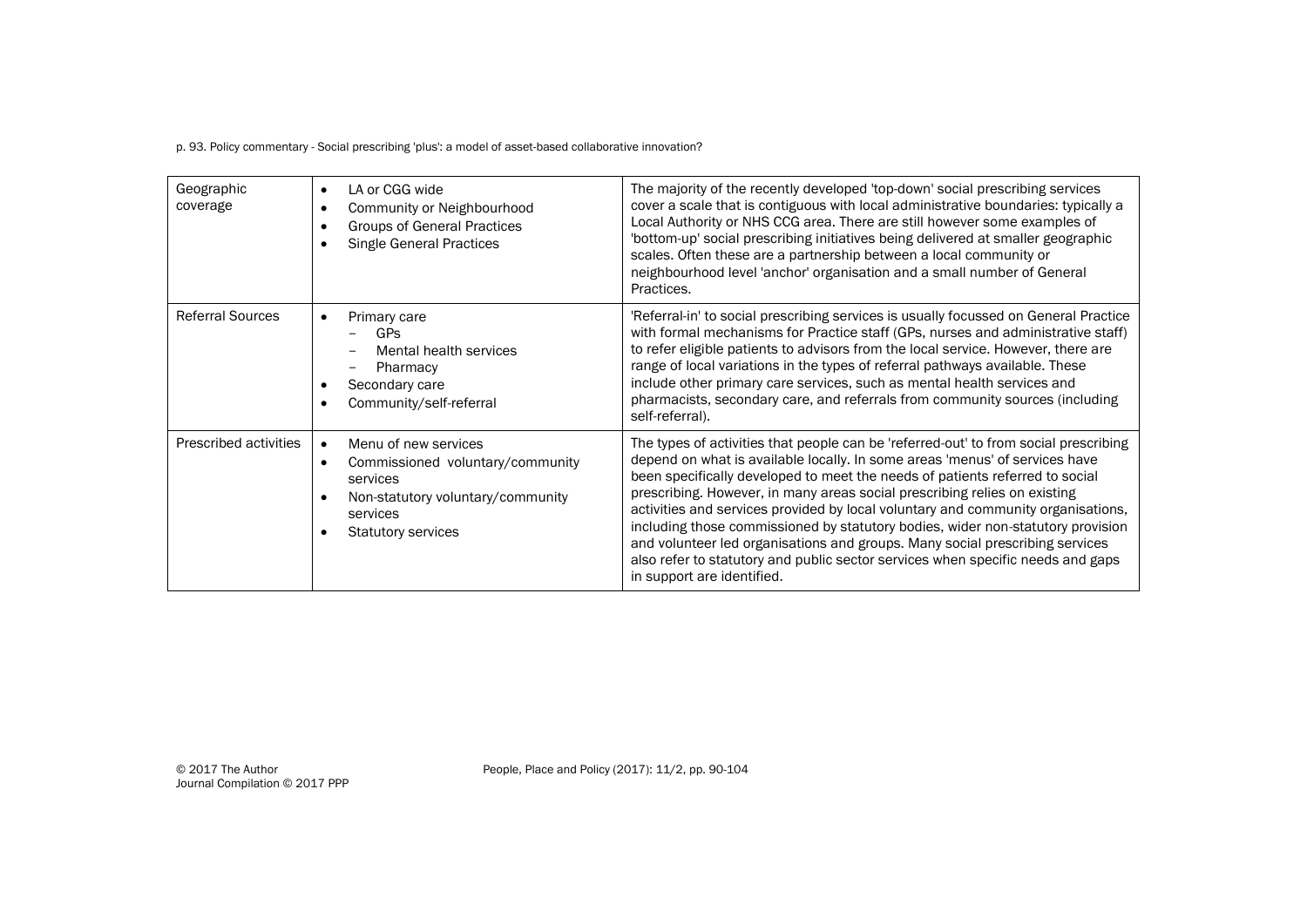p. 94. Policy commentary - Social prescribing 'plus': a model of asset-based collaborative innovation?

Given the growing heterogeneity of social prescribing delivery models and the aims and assumptions that underpin them it is increasingly important to differentiate between approaches to social prescribing, in particular the breadth and depth of models developed in different localities and for different types of patient. An early attempt to codify approaches to social prescribing by Kimberlee (2015) laid them out on a continuum, from 'light' at one end through to 'holistic' on the other. However, as social prescribing has become part of mainstream commissioned services most approaches could be described as 'holistic', and there is a need to distinguish yet further between the these 'holistic' approaches. In response, the idea of social prescribing 'plus' has emerged from practice as a means of identifying the most extensive and embedded models and setting them apart from other 'holistic' approaches.

Although social prescribing 'plus' is an emergent concept that has not been formally defined, there are a number of key features and practices that set it apart from other approaches.

- Broad geographic coverage: the service will cover a large geographic area that is contiguous with a local authority or NHS Clinical Commissioning Group (CCG) boundary.
- Multiple clearly delineated referral pathways from a variety of health settings: including from GPs and other practitioners at a practice level, statutory mental health services, and secondary care.
- A range of social prescribing specific services and activities are available: social prescribing service users are able to choose from a 'menu' of services that have been specifically developed for the service. These services will receive funding to ensure they can meet the demand from social prescribing service users. Where appropriate, service users will be supported to develop their own self-sustaining groups or activities.
- Significant long term investment of strategic funds across multiple service areas: local policymakers will view social prescribing as model for strategic commissioning with the voluntary sector and ensure funding is available over a long time period (three years or more) following a successful pilot phase.

Although an example of social prescribing 'plus' would not be expected to exhibit all of these characteristics, it should exhibit a number in combination, and include a commitment to resourcing financially both the *referral processes* through which service users are identified and directed to support, and the s*ervices and activities* to which they are referred. In areas where social prescribing 'plus' has been implemented it has necessitated step change in local commissioning practices that involve the local voluntary and community sector, from ad hoc and piecemeal awarding of grants and short term contracts, to a more strategic approach. An overview of one prominent example of social prescribing 'plus' - the Rotherham Social Prescribing Service - is provided in table 2 for illustrative purposes.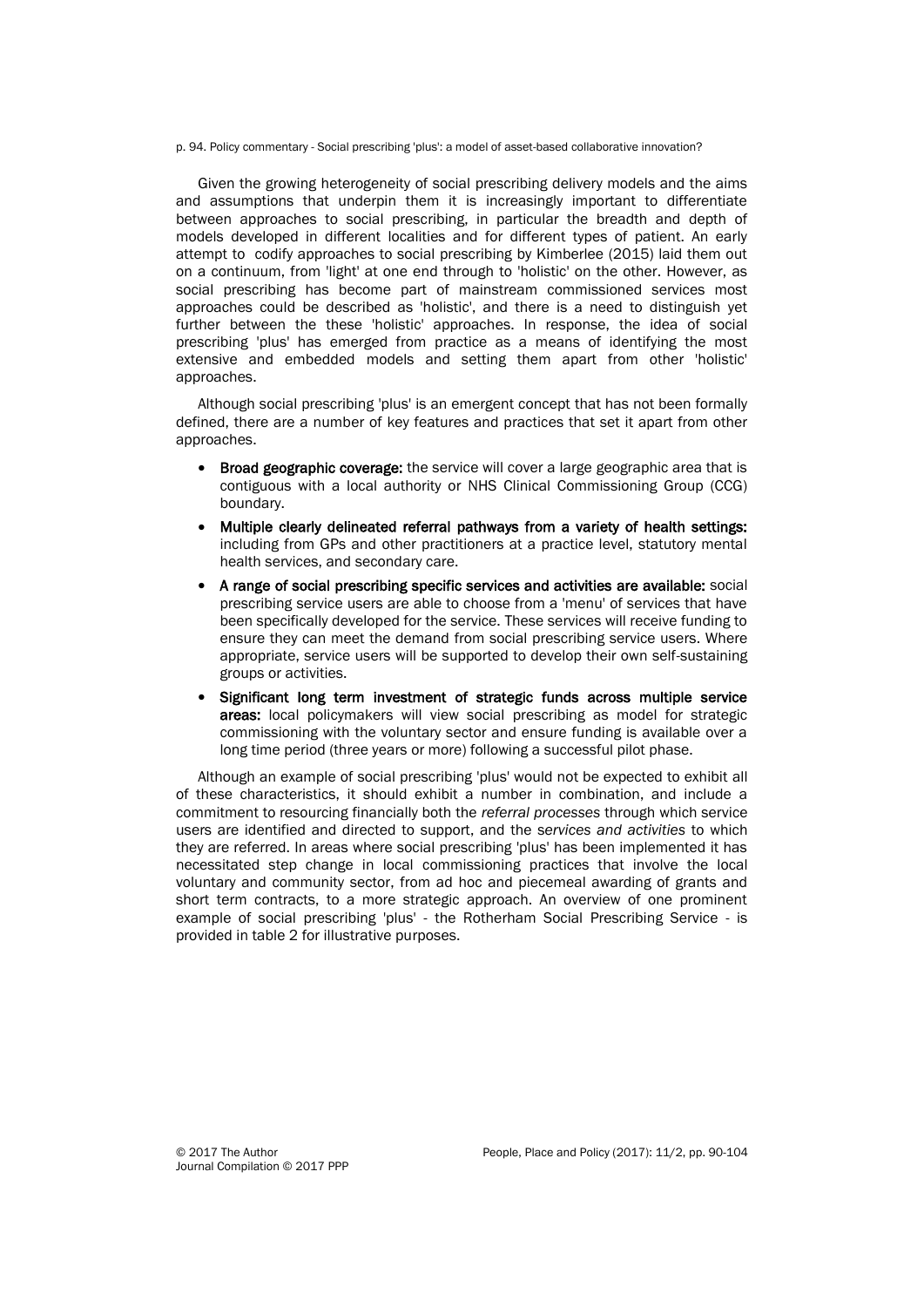p. 95. Policy commentary - Social prescribing 'plus': a model of asset-based collaborative innovation?

## Table 2: Social prescribing 'plus' in practice: a case study of the Rotherham Social Prescribing Service

|                                       | <b>Rotherham Social Prescribing Service</b>                                                                                                                                                                                                                                                                                                                                                     |
|---------------------------------------|-------------------------------------------------------------------------------------------------------------------------------------------------------------------------------------------------------------------------------------------------------------------------------------------------------------------------------------------------------------------------------------------------|
| 1. Coverage                           | The service covers the whole local authority/CCG area of Rotherham.                                                                                                                                                                                                                                                                                                                             |
|                                       | Every GP practice in the area makes referrals to the service.                                                                                                                                                                                                                                                                                                                                   |
|                                       | Direct referral from statutory mental health services also possible.                                                                                                                                                                                                                                                                                                                            |
| 2. Pathways                           | Two separate pathways from primary care and statutory mental health services:                                                                                                                                                                                                                                                                                                                   |
|                                       | Patients with long term health conditions who are eligible for Integrated Case Management are referred by their<br>GP following discussions in case management meetings.                                                                                                                                                                                                                        |
|                                       | Patients in mental health 'clusters' 4, 7 and 11 are referred following discussion with their mental health case<br>$\bullet$<br>worker.                                                                                                                                                                                                                                                        |
| 3. Services and activities            | A 'menu' of 20-30 services and activities is available for social prescribing service users to tailor individual packages<br>of support from a range of voluntary and community sector providers.                                                                                                                                                                                               |
|                                       | Funding for these services is provided through the main social prescribing contract but awarded in the form of small<br>grants to provider organisations.                                                                                                                                                                                                                                       |
|                                       | Service users are referred on to 'mainstream' voluntary and public sector services as appropriate. Support is also<br>provided for service users to develop their own self-sustaining activities.                                                                                                                                                                                               |
| 4. Funding and commissioning<br>model | Social prescribing is viewed by the CCG as a strategic approach to involving the local voluntary and community sector<br>in mainstream primary and community health services and they have developed a bespoke commissioning model to<br>support this.                                                                                                                                          |
|                                       | Voluntary Action Rotherham (VAR) - the local voluntary sector umbrella body - holds two contracts for the delivery of<br>social prescribing with the CCG (one covering long term conditions; one covering mental health). Each contract<br>includes provision for small grants that are awarded - 'micro-commissioned' - to voluntary and community sector<br>providers on a competitive basis. |
|                                       | Grant holders also have access to additional capacity building support from VAR. Support is also provided for service<br>users to apply for funding to develop their own self-sustaining activities.                                                                                                                                                                                            |

© 2017 The Author People, Place and Policy (2017): 11/2, pp. 90-104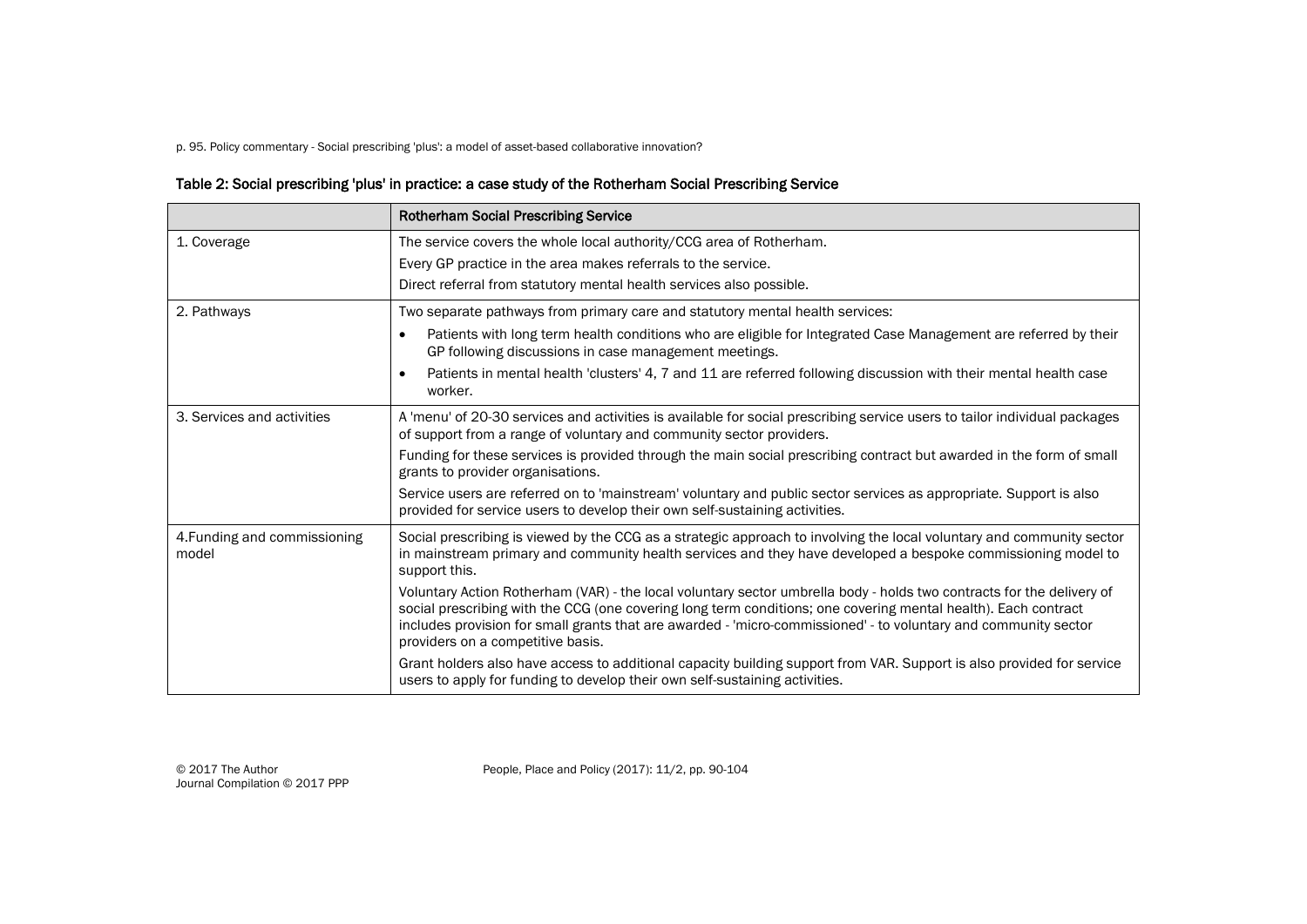p. 96. Policy commentary - Social prescribing 'plus': a model of asset-based collaborative innovation?

#### Framing social prescribing 'plus' from a policy perspective

Social prescribing is variously described as an 'asset-based approach' and a 'social innovation', but with limited engagement with the theoretical underpinnings of these terms or the processes associated with them. The following sections aim to provide some theoretical substance to the idea of social prescribing 'plus', first as an assetbased approach and then as an example of collaborative innovation, before bringing them together in a re-framing of social prescribing 'plus' as a model of policy innovation that combines both sets of ideas.

#### *The possibilities and pitfalls of asset-based approaches to health and care*

Although social prescribing is an important social policy development in and of itself, its rise to prominence needs to be understood in the context of the wider propagation of 'asset-based' approaches to health and care which have emerged in the past 10-15 years as a way of increasing equity in health. As a discourse it has permeated practice, policy and academia as a critical counterpoint to the (perceived) persistence of deficit-based approaches to health which focus on 'problems' that need to be 'solved' by health professionals and policymakers (Durie and Wyatt, 2013). The implicit assumption of deficit approaches is that individuals and communities do not have the necessary resources or expertise to address health problems themselves (Warr et al, 2013). In contrast asset-based approaches aim to promote and develop the capabilities and capacities that support good health and well-being whilst ameliorating the symptoms and consequences of poor health (Brooks and Kendall, 2013; Morgan and Zigilo, 2007). Morgan and Ziglio (2007: 18) describe a health asset as:

*"…any factor (or resource), which enhances the ability of individuals, groups, communities, populations, social systems and/or communities to maintain and sustain health and well-being and help to reduce health inequalities. These assets can operate at the level of the individual, group, community and/or population as protective (or promoting) factors to buffer against life's stresses."*

In essence asset-based approaches seek to redress the balance between meeting the needs of people and communities and nurturing their strengths (assets) in support of better health and well-being (McLean, 2011).

Although the rise to prominence of asset based approaches is evident in international, national and local policy developments (see e.g. WHO, 2012a and 2012b; NHS England, 2014; Department of Health, 2014; NHS North West, 2010) their practical implementation is in its infancy. They have typically been delivered through small projects or pilots rather than large programmes or system wide approaches to implementation. As such, evidence of their efficacy in addressing health inequalities is limited (Hopkins and Rippon, 2015) and very little has been written about the characteristics of a successful asset based approach. An exception is Morgan (2014), who proposed a set of principles against which the practical implementation of asset-based approaches can be assessed. An overview is provided in table 3 along with discussion of the extent to which different approaches to social prescribing meet these criteria. It indicates that whilst much of social prescribing practice mirrors the criteria of effective asset-based working it is social prescribing 'plus' that is most closely aligned with the principles Morgan (ibid) proposes.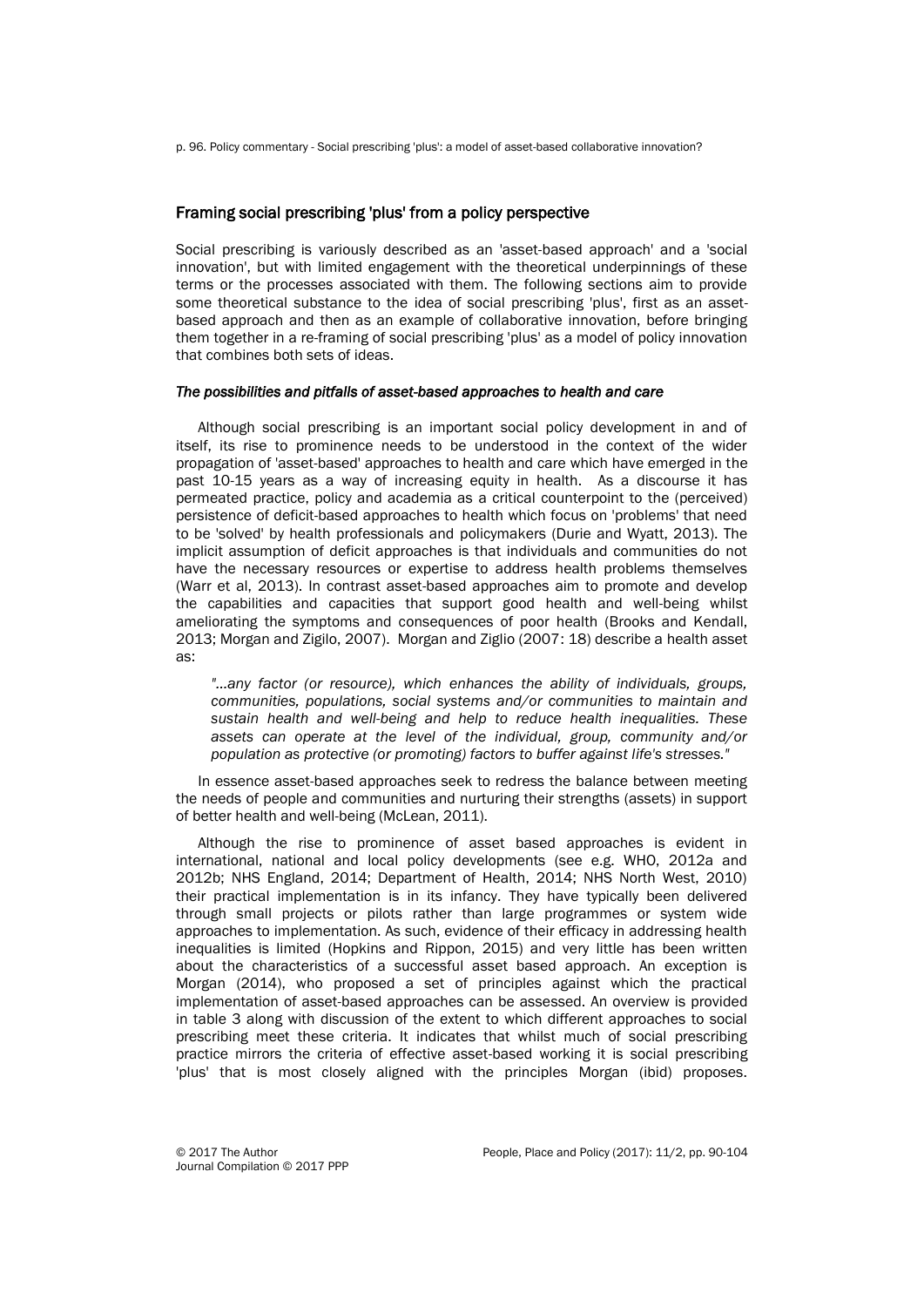p. 97. Policy commentary - Social prescribing 'plus': a model of asset-based collaborative innovation?

## Table 3: An assessment of social prescribing as an asset-based approach

|                | Morgan's (2014) criteria for asset-based<br>approaches                                                                                                                                                                        | Social prescribing                                                                                                                                                                                                                                                                                                                                                                                                                                                | Social prescribing 'plus'                                                                                                                                                                                                                                                                                                                                                                 |
|----------------|-------------------------------------------------------------------------------------------------------------------------------------------------------------------------------------------------------------------------------|-------------------------------------------------------------------------------------------------------------------------------------------------------------------------------------------------------------------------------------------------------------------------------------------------------------------------------------------------------------------------------------------------------------------------------------------------------------------|-------------------------------------------------------------------------------------------------------------------------------------------------------------------------------------------------------------------------------------------------------------------------------------------------------------------------------------------------------------------------------------------|
| $\mathbf{1}$   | Health and social care policymakers prioritise<br>approaches that emphasise building positive<br>well-being and associated psychosocial<br>resources such as self-efficacy, self-esteem and<br>resilience.                    | Improving personal well-being is at the core of<br>nearly every model of social prescribing.<br>Policymakers who make a commitment to<br>developing and implementing social prescribing<br>are acknowledging - whether implicitly or<br>explicitly - the importance of well-being and<br>wider psychosocial resources as determinants<br>of positive health.                                                                                                      | In models of social prescribing 'plus'<br>policymakers have made a commitment to<br>improving well-being and other psycho-social as<br>part of a commissioning strategy for<br>mainstream service delivery budgets.                                                                                                                                                                       |
| $\overline{2}$ | Individuals and local communities are involved<br>effectively and appropriately in the health<br>development process by building on and<br>developing individual and community<br>capabilities and capacities.                | Most social prescribing models take a user-<br>centred approach. Referrals-out to voluntary<br>and community services are based on their<br>personal interests and the types of support<br>patients say they want and need.                                                                                                                                                                                                                                       | Models of social prescribing 'plus' are based on<br>the principals of co-production. All stakeholders,<br>including service users and community<br>providers in receipt of referrals, will be involved<br>in the design and review of the service at key<br>stages of its development and implementation.                                                                                 |
| 3              | Individuals are enabled to connect with<br>community and broader society, including<br>through solutions and activities that build social<br>capital and utilise and develop voluntary<br>organisations and community groups. | In most cases engagement with social<br>prescribing results in a 'referral-out' to social<br>activities at a community level. Where<br>necessary support is provided to enable people<br>to engage in a way that is appropriate and<br>proportionate to their circumstances. There are<br>an increasing number of examples of social<br>prescribing service users going on to become<br>volunteers, including setting up their own social<br>and peer-led groups. | In social prescribing 'plus' commissioners will<br>have a strong understanding of service users'<br>needs and have mapped these against the<br>availability of services and activities at a<br>community level.<br>Where gaps in provision are identified<br>commissioners will provide resources to build<br>the capacity and capabilities necessary for<br>needs to be met effectively. |
| $\overline{4}$ | Key stakeholders work in a decision-focused,<br>multi-professional and multidisciplinary way,<br>including through integration of teams working                                                                               | There are some examples of social prescribing<br>being embedded in wider models of multi-<br>disciplinary teams of health and social care                                                                                                                                                                                                                                                                                                                         | Social prescribing 'plus' is often part of a wider<br>commitment to integrated multi-disciplinary<br>working at a community level. Social prescribing                                                                                                                                                                                                                                     |

Journal Compilation © 2017 PPP

© 2017 The Author People, Place and Policy (2017): 11/2, pp. 90-104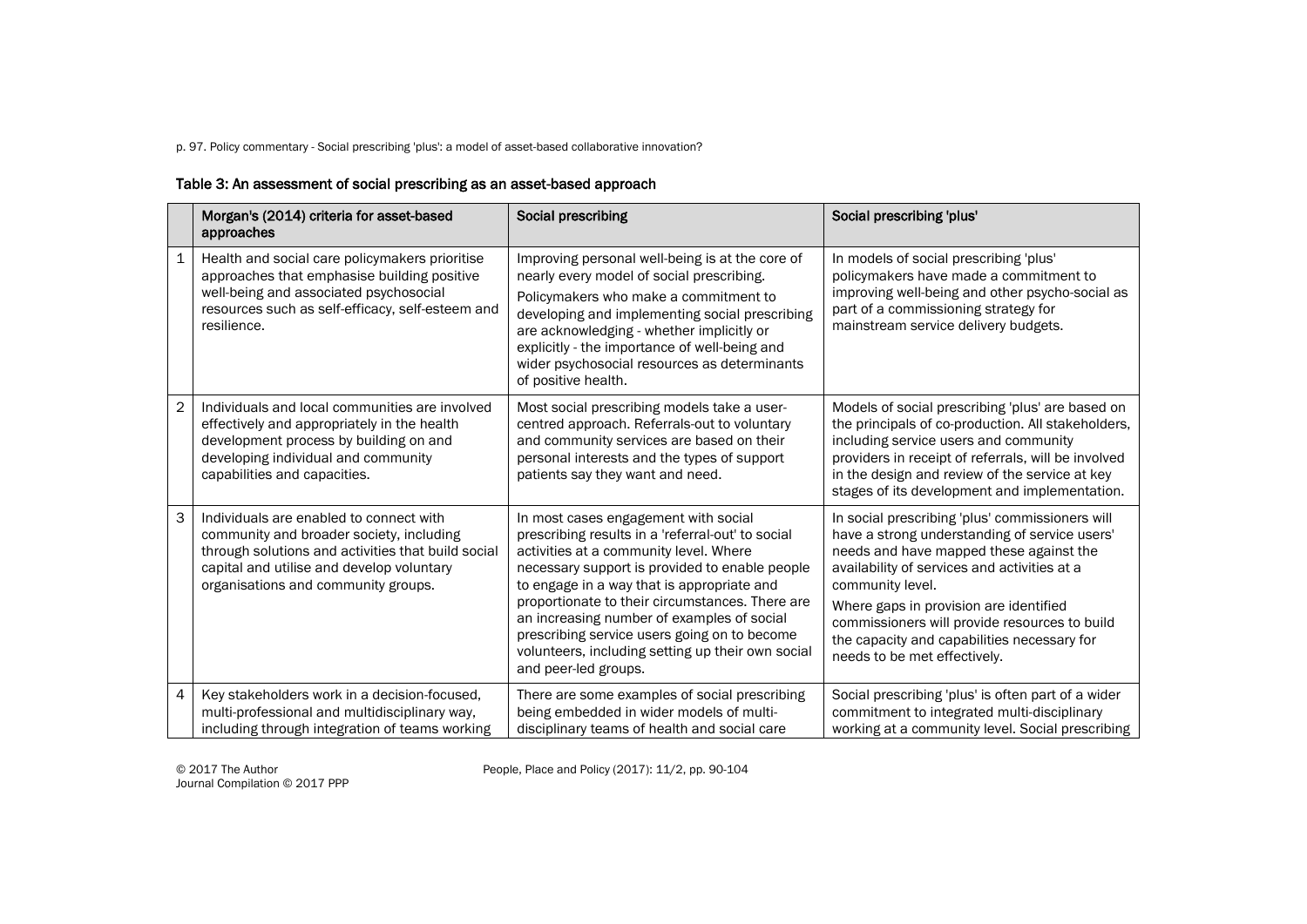p. 98. Policy commentary - Social prescribing 'plus': a model of asset-based collaborative innovation?

|   | in health, social care and community<br>development.                                                                                                                                                                                                                                                     | professionals, including as part of 'case<br>management'. However, this is not the norm<br>and the engagement of social prescribing<br>advisors with other health and social care<br>professionals is often ad hoc and reliant on<br>informal personal relationships rather than<br>formal institutional links.                                                                                                                                                                                                                                                                                                                                                                                                                                                                                                                                                                                                                | advisors will work closely with health, social<br>care and mental health professionals from<br>statutory bodies to identify people for whom<br>social prescribing might be appropriate,<br>develop support plans and review progress.                                                                                                                                                                                                                                                                                                                                                  |
|---|----------------------------------------------------------------------------------------------------------------------------------------------------------------------------------------------------------------------------------------------------------------------------------------------------------|--------------------------------------------------------------------------------------------------------------------------------------------------------------------------------------------------------------------------------------------------------------------------------------------------------------------------------------------------------------------------------------------------------------------------------------------------------------------------------------------------------------------------------------------------------------------------------------------------------------------------------------------------------------------------------------------------------------------------------------------------------------------------------------------------------------------------------------------------------------------------------------------------------------------------------|----------------------------------------------------------------------------------------------------------------------------------------------------------------------------------------------------------------------------------------------------------------------------------------------------------------------------------------------------------------------------------------------------------------------------------------------------------------------------------------------------------------------------------------------------------------------------------------|
| 5 | Investment in asset-based working is from a<br>variety of sources (statutory and non-statutory)<br>through a multi-method, evidence-based<br>approach that prioritises effective evaluation of<br>which types of assets and interventions support<br>positive well-being, resilience and social capital. | Funding for social prescribing varies area by<br>area but the majority of funding is from pooled<br>health and social care budgets, in particular the<br>'Better Care Fund' which was designed to<br>support the transformation and integration of<br>health and social care at a local level. However,<br>many social prescribing services have time<br>limited funding (1-3 years) are viewed as pilots<br>rather than part of mainstream services.<br>Although there is no national social prescribing<br>research programme in many areas local<br>evaluations of social prescribing services have<br>been commissioned. Typically these focus on<br>measuring patients' progress against measures<br>of well-being and associated psychosocial<br>factors but their designs often fall short of the<br>highest 'standards of evidence' and are<br>inhibited by the 'real world' circumstances of<br>their implementation. | Models of social prescribing 'plus' will involve a<br>long term investment in social prescribing (3<br>years or more) as part of wider commissioning<br>strategies for health, mental health and social<br>care services. Funding for social prescribing<br>delivery will be from a combination of pooled<br>budgets such as the Better Care Fund and<br>mainstream service budgets.<br>Most examples of social prescribing 'plus' also<br>include an embedded longitudinal evaluation<br>that provides timely and useful information to<br>inform service delivery and commissioning. |

Source: Adapted from Morgan (2014)

© 2017 The Author<br>Journal Compilation © 2017 PPP

People, Place and Policy (2017): 11/2, pp. 90-104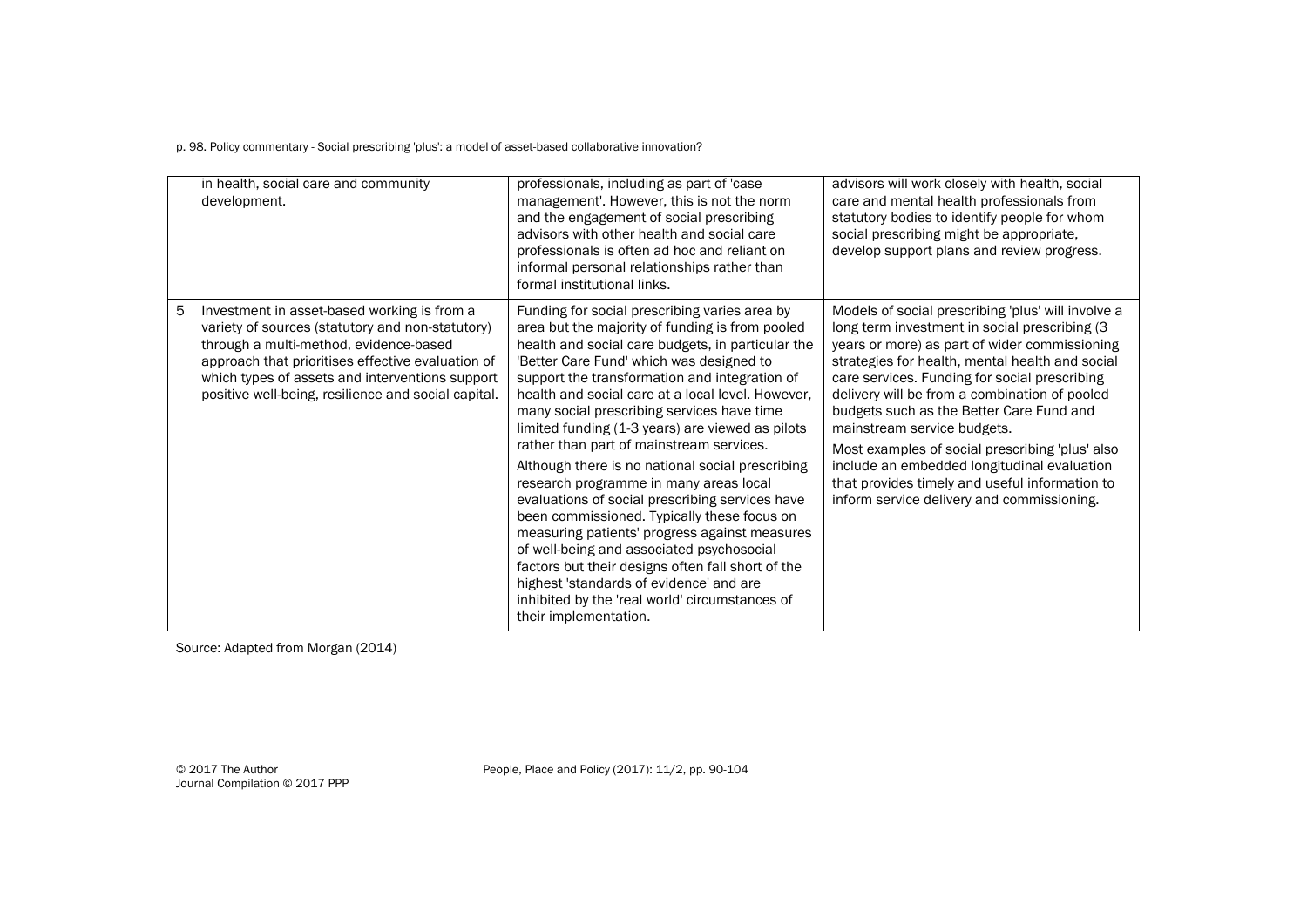p. 99. Policy commentary - Social prescribing 'plus': a model of asset-based collaborative innovation?

#### *Processes of collaborative innovation*

Social prescribing can be described as a 'social innovation' in that it is a new idea that both addresses unmet social needs and works effectively to create social value (Mulgan, 2007; see also Dayson, 2017 for a broader discussion of social prescribing as a social innovation through which social value is created). However, to date, there has been little discussion of the processes of social innovation through which social prescribing has been adopted and diffused across the UK. The idea of collaborative innovation is helpful here because it highlights the importance of multi-actor collaboration during the development and implementation of a new policy (Hartley et al, 2013). In particular, it emphasises the involvement of 'downstream' actors, including voluntary and community organisations and service users, alongside 'upstream' policy stakeholders, in the creation and diffusion of novel and bold solutions to previously intractable and 'wicked' problems (Ansell et al, 2017). This requires a genuine commitment to multi-stakeholder involvement throughout the design and implementation of a policy: from understanding problems and challenges; to developing and testing new ideas; and implementing, adapting and diffusing successful approaches (see Sorensen and Torfing, 2015, for a broader discussion).

Proponents of collaborative innovation situate their arguments in a critique of the New Public Management approaches to public administration that have been predominant since the 1990s in many western democracies. Whereas New Public Management advocated quasi-markets through which public services were contracted out and imported other private sector mechanisms such as performance targets and performance related pay (see e.g. Hood, 1991; Osborne and Gaebler, 1992); collaborative innovation and associated New Public Governance approaches (see Osborne, 2006 and 2010 for a broader discussion) emphasise a more collaborative cross-disciplinary and inter-organisational approach focussed on complex ('wicked') problems and the development of bold new solutions to meeting them. Advocates of this type of approach argue that they are more likely to produce public innovations that lead to effective, efficient and higher quality services (Sorensen and Torfing, 2015).

Table 4 draws on the case study of the Rotherham Social Prescribing Service to demonstrate the extent to which the development and implementation of social prescribing 'plus' exhibited the characteristics of collaborative innovation. This example highlights the extent of the collaborative processes involved in developing and implementing a social prescribing 'plus' model. It demonstrates how key actors in the social prescribing service were able to form a coalition of 'upstream' and 'downstream' actors from the public, voluntary and community sectors to first understand problems and challenges associated with people multiple and complex long term conditions; then develop, test and implement series of new ideas for addressing their needs; before diffusing the approach to other areas of service delivery (mental health) and other parts of the country.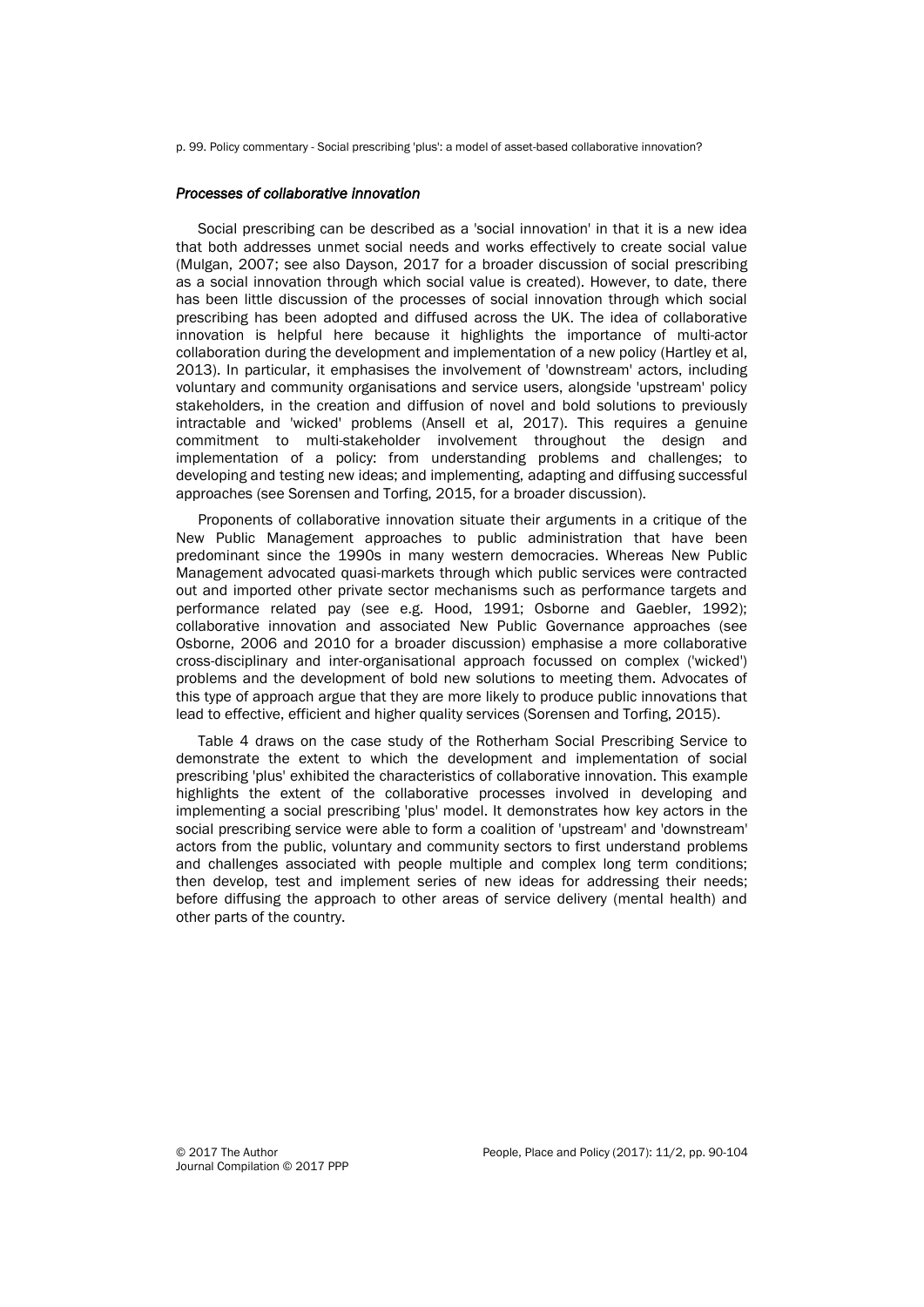p. 100. Policy commentary - Social prescribing 'plus': a model of asset-based collaborative innovation?

## Table 4: Social prescribing 'plus' as a process of collaborative innovation: a case study of the Rotherham Social Prescribing Service

| 1. Understanding problems and challenges | The service was borne out of discussions between health commissioners and representatives of the<br>voluntary and community sector (VCS) in 2011/12 about how the VCS could better support health service<br>priorities. Health commissioners challenged the VCS representatives to develop a new approach that would<br>help prevent unplanned and unnecessary use of secondary care by people with complex long term<br>conditions by addressing their social needs.                                                                                                                          |
|------------------------------------------|-------------------------------------------------------------------------------------------------------------------------------------------------------------------------------------------------------------------------------------------------------------------------------------------------------------------------------------------------------------------------------------------------------------------------------------------------------------------------------------------------------------------------------------------------------------------------------------------------|
| 2. Developing and testing new ideas      | A comprehensive social prescribing model was developed by the VCS representatives in consultation with<br>key stakeholders: commissioners, GPs, the broader VCS, and service users. A business case was developed<br>that emphasised the need fund both the referral process and the services that would be described. Health<br>commissioners identified a source of non-recurrent funds through which to support a two year pilot<br>between 2012/13 and 2013/14.                                                                                                                             |
| 3. Implementing solutions                | The pilot was implemented on a 'test and learn' basis and delivery adapted regularly in response to<br>feedback from GPs, service users, VCS organisations and the findings of an independent formative<br>evaluation. Evidence about the outcomes and impact of the pilot was shared with commissioners both<br>formally (e.g. through evaluation reports and presentations) and informally (e.g. through discussion and the<br>sharing of stories).                                                                                                                                           |
| 4. Diffusing successful approaches       | The two year pilot was judged to have been successful and mainstream funding provided to support<br>ongoing delivery (from 2014/15 onwards). Learning was diffused locally and led to the development of<br>'sister' services to support people with mental health conditions and carers of dementia patients. It was<br>also shared with other areas seeking to develop their own approaches to social prescribing, and nationally,<br>with policymakers in the NHS and Department of Health aiming to embed social prescribing more<br>systematically across health and social care services. |

Journal Compilation © 2017 PPP

© 2017 The Author People, Place and Policy (2017): 11/2, pp. 90-104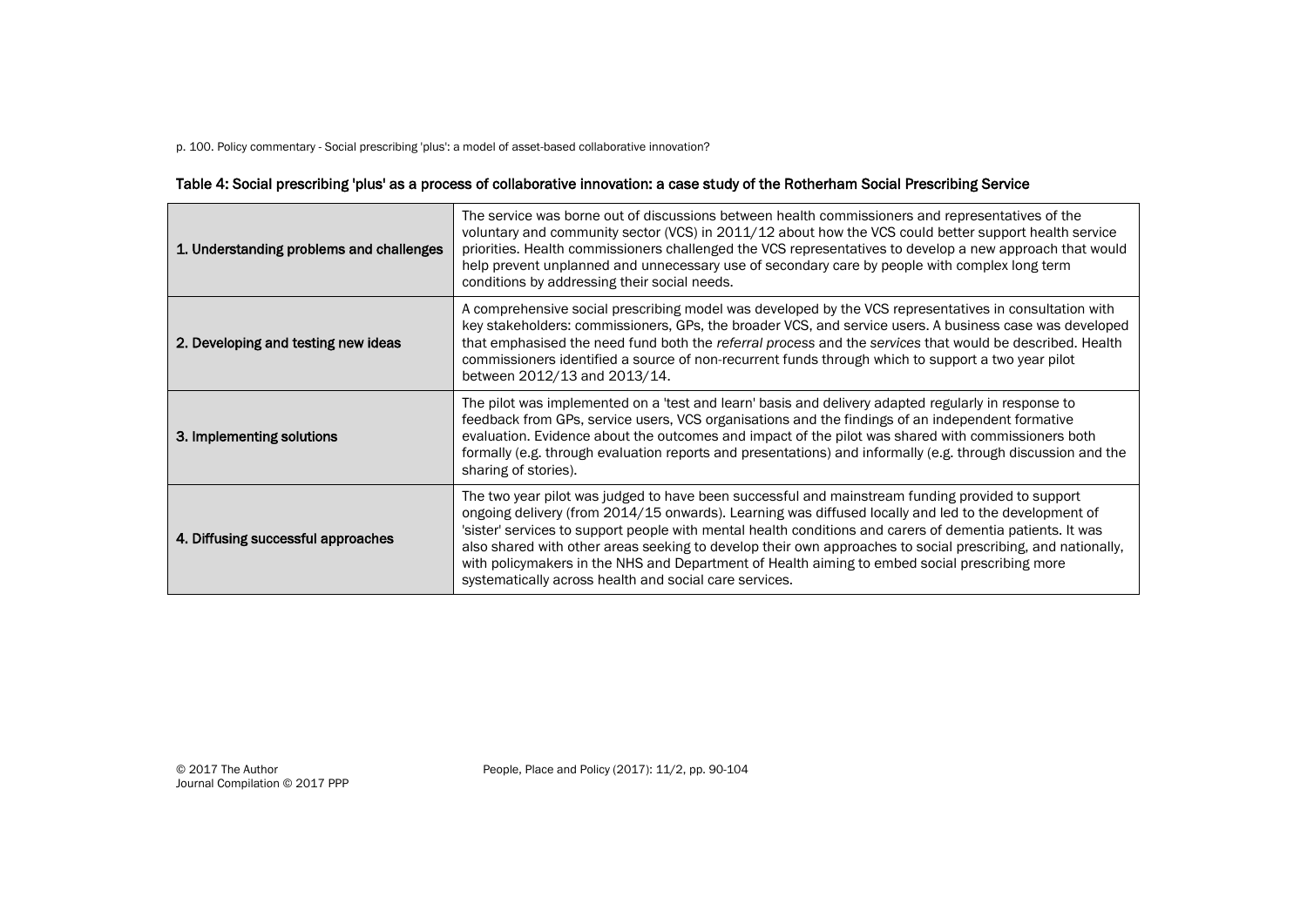p. 101. Policy commentary - Social prescribing 'plus': a model of asset-based collaborative innovation?

#### *Reframing social prescribing 'plus' as a model of asset-based collaborative policy innovation*

There are clear synergies between the principles of asset-based health and care and the ideas associated with collaborative innovation, many of which are manifest in the development and implementation of social prescribing 'plus' in the Rotherham example. I therefore propose a reframing of social prescribing 'plus' as a model of asset-based collaborative policy innovation based on the following principles.

*1. Placing service users at the centre of the design and delivery of social prescribing*

Service users play a central role in understanding needs - their own needs and the needs of others - and are provided with tailored support to address those needs. The 'expertise' of service users should be valued and recognised throughout the social prescribing development and implementation process, with regular opportunities to provide feedback and shape the future delivery of the service.

*2. Harnessing and investing in voluntary and community assets through social prescribing*

Voluntary and community organisations should be key stakeholders in the design and delivery of social prescribing services. Like service users they should be considered an asset whose expertise and insights are valued at all stages of the development and implementation process. There should also be a commitment to invest financially in organisations where their involvement in social prescribing requires them to deliver additional services or increase capacity in existing services. A further commitment to building the capacity of voluntary organisations involved in the delivery of social prescribing, including support for new user-led groups and activities to develop, will be essential if a voluntary and community asset base capable of supporting social prescribing is to be sustained.

*3. Taking on board the needs and views of professionals involved in social prescribing*

The development and implementation of social prescribing should also be responsive to the needs and view of professionals involved in social prescribing. For social prescribing to work effectively referral processes and feedback mechanisms should be embedded in existing systems of working such as case management and broader service pathways and transition processes.

*4. Multi-stakeholder and inter-disciplinary collaboration throughout the development and implementation of social prescribing*

Principles 1-3 highlight the multi-stakeholder and inter-disciplinary nature of social prescribing. Ongoing and effective collaboration between stakeholders and disciplines, based on mutual trust and understanding, is an essential component in the effective development and implementation of social prescribing.

*5. Understanding the delivery of social prescribing as a process of adaptive implementation*

As a relatively new phenomenon social prescribing services should be developed and implemented adaptively on a 'test and learn' basis. This requires commissioners to accept refinements to *what* and *how* a service delivers based on lessons learned during its implementation rather than focus on predefined performance targets. It also requires organisations involved in the delivery of social prescribing, and wider stakeholders, to feel confident that they can have a dialogue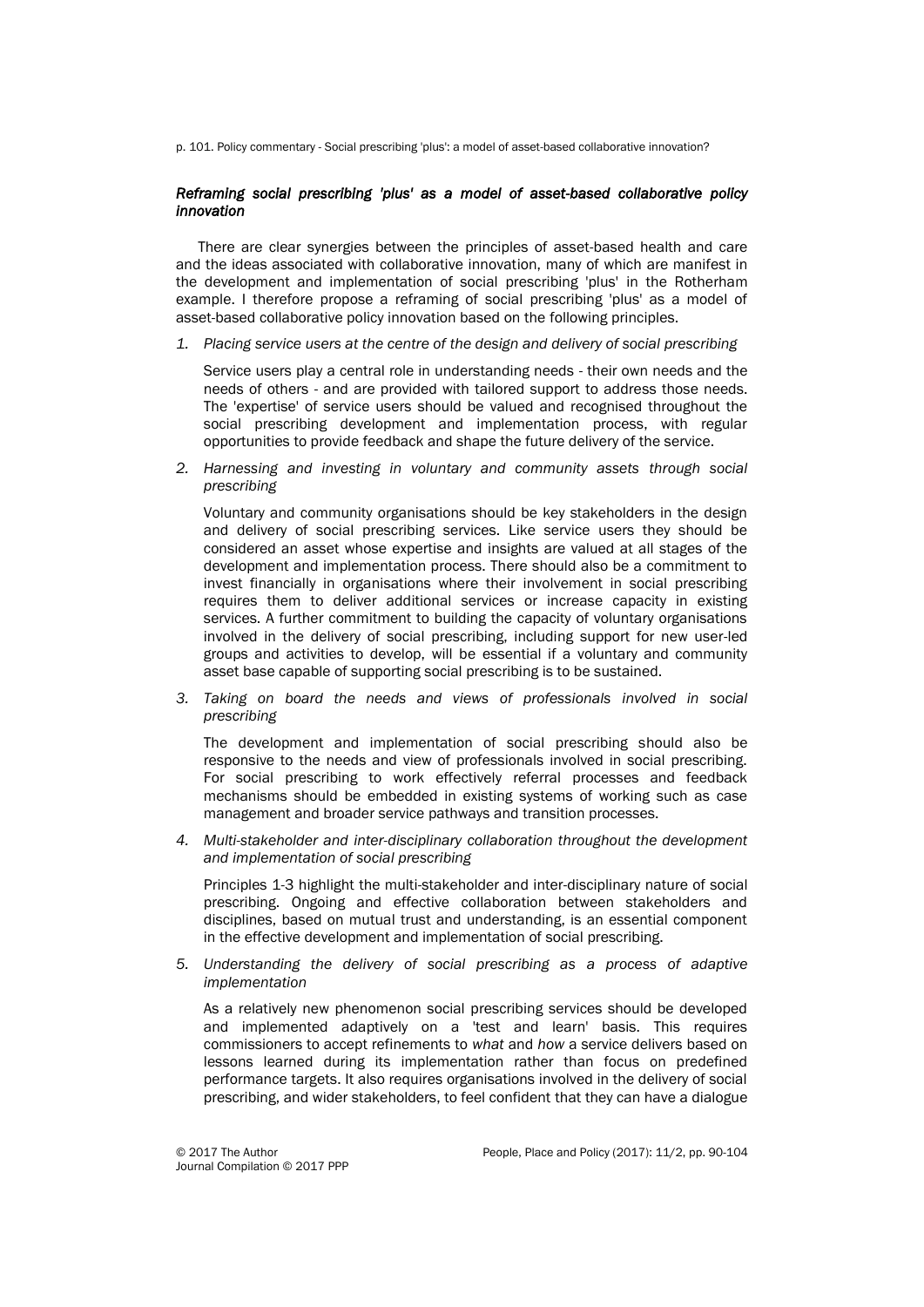p. 102. Policy commentary - Social prescribing 'plus': a model of asset-based collaborative innovation?

with commissioners about what needs to change without adversely affecting how 'performance' is viewed.

Although these principles have been framed in the context of the development and implementation of social prescribing they ought to have broader applicability to other areas of public service delivery that require the *involvement of* or *engagement with* a broad range of upstream and downstream stakeholder perspectives. One area in which they ought to resonate particularly strongly is service areas embarking on processes of transformation, for it is here that the need to provide innovative policy solutions and collaborate with key stakeholders is most clearly evident.

#### **Conclusion**

Through this policy commentary I have documented the emergence of social prescribing policy and introduced the idea of social prescribing 'plus' as an example of how the policy could evolve in the future. In doing so I have reframed social prescribing in the context of a broader body of literature on asset-based and collaborative approaches to designing and implementing innovative ways to support people with multiple and complex needs through integrated health and social care services. Although the ideas and arguments I have proposed require further empirical and theoretical elaboration they will hopefully provide a start point for critical reflection and debate about if and why social prescribing and associated approaches should become a permanent and central feature of health and social care services across the UK. They ought also to feed into to wider debates about how public sector bodies involve voluntary and community organisations, and the people they represent, in the transformation and commissioning of public services.

Returning to my original question of *whether social prescribing represents a more substantive step-change in the way policymakers think about the design and delivery of health and social care policy*, the unsatisfactory answer has to be that the jury is still out. The evidence suggest cautious optimism is merited: through social prescribing 'plus' in particular policymakers in a number of localities have embraced the principles of asset-based working and collaborative innovation but whether this amounts to a genuine step-change in their approach will need to be assessed over the longer term. The current interest in social prescribing cannot be decoupled from the policy and politics of public sector austerity and transformation and a number of commentators have argued that asset-based approaches could become a smokescreen for reductions in statutory provision of public health, care and welfare services, alongside further marketisation of public services, and the withdrawal of the social rights of citizens (Friedli, 2013). These critics suggest that only when asset-based approaches like social prescribing are adopted and invested in as a mechanism for reducing barriers to the resources necessary for good health, and framed as a core strategy for increasing equity in health (South et al, 2013), should they be embraced as an opportunity to increase the involvement of individuals, communities and organisations that represent and support them, in public services.

In this vein, it seems the true testing ground for social prescribing will be how local policymakers develop policy and commission services moving forward: will their approaches draw on the asset-based collaborative principles that are evident in the development and implementation of social prescribing 'plus'; or will social prescribing become a convenient way of framing an expectation that people and communities need to do more to help themselves, without significant investment in the capacity and capabilities necessary to support this alternate model of welfare. In practice, this will require a shift in the debate about social prescribing at local and national level, from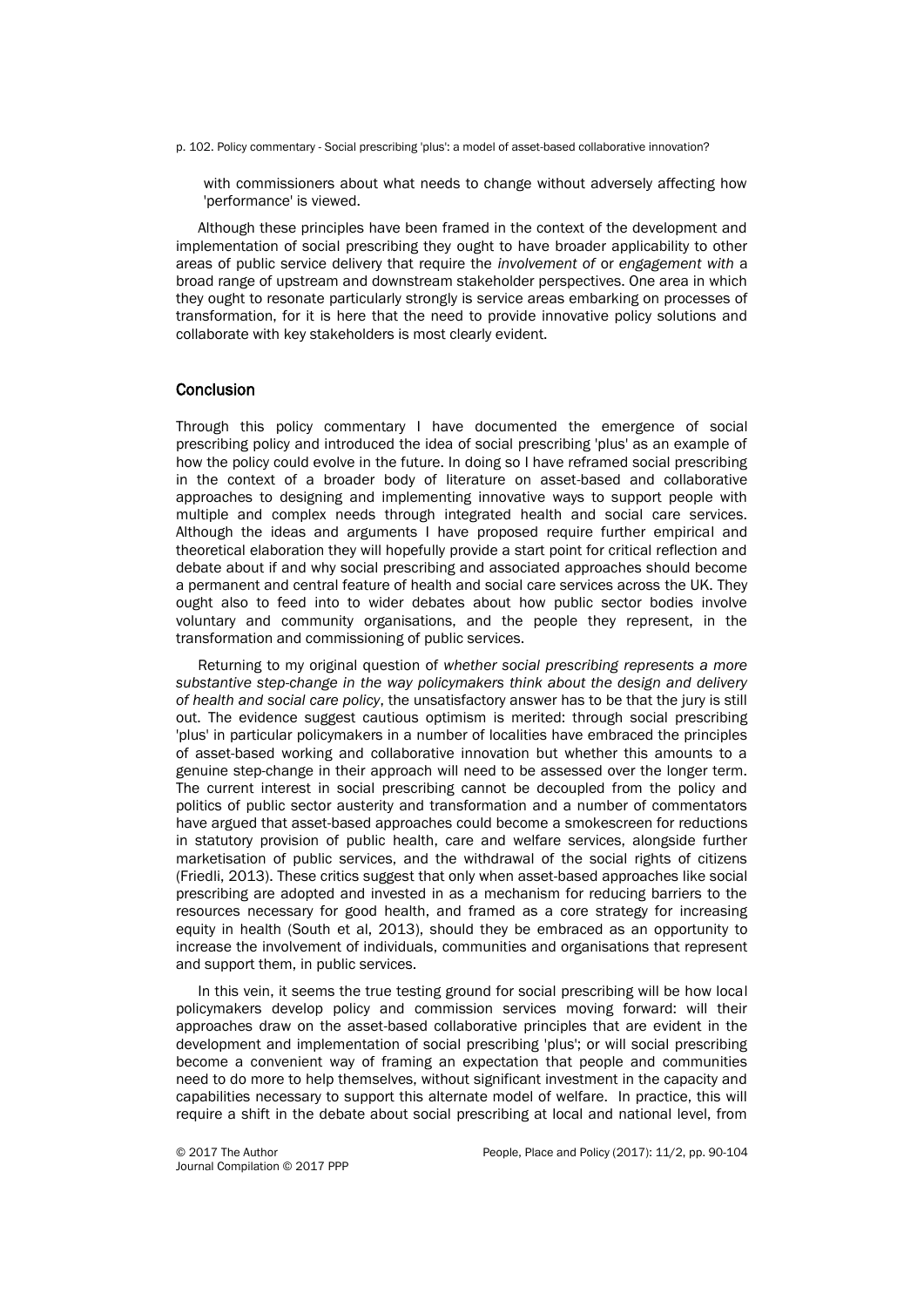p. 103. Policy commentary - Social prescribing 'plus': a model of asset-based collaborative innovation?

asking "*how can we do social prescribing"* to "*what does it mean to do it*"? I suggest that only if this happens, and asset-based collaboration is embraced, will the potential of social prescribing 'plus' to embody a step-change in health social care policy be realised.

#### **Notes**

<sup>1</sup> The author has been involved formally in evaluations of four local social prescribing programmes and participated in numerous policy fora aimed at developing local approaches to social prescribing across the UK.

\* Correspondence address: Chris Dayson, CRESR, Sheffield Hallam University, Unit 10, Science Park, Howard Street, Sheffield, S1 1WB. Email: [c.dayson@shu.ac.uk](mailto:c.dayson@shu.ac.uk)

#### References

- Ansell, C. Sorensen, E. and Torfing, J. (2017) Improving policy implementation through collaborative policymaking. *Policy and Politics,* 45, 3, 467-486.
- Brooks, F. and Kendall, S. (2013) Making sense of assets: what can an assets based approach offer public health? *Critical Public Health*, 23, 2, 127-130.
- Dayson, C, (2017) Evaluating social innovations and their contribution to social value: the benefits of a 'blended value' approach. *Policy and Politics*, 45, 3, 395-411.
- Department of Health (2014) *Wellbeing and why it matters to health policy*. London: Department of Health.
- Durie, R. and Wyatt, K. (2013) Connecting communities and complexity: a case study in creating the conditions for transformational change. *Critical Public Health* 23, 2, 174-187.
- Friedli, L. (2013) What we've tried, hasn't worked: the politics of assets based public health. *Critical Public Health,* 23, 2, 131–145.
- Hartley, J., Sorensen, E. and Torfing, J. (2013) Collaborative innovation: a viable alternative to market competition and organizational entrepreneurship. *Public Administration Review*, 73, 6, 821-30.
- Hopkins, T. and Rippon, S. (2015) Head, hands and heart: asset-based approaches in health care: a review of the conceptual evidence and case studies of asset-based approaches in health, care and wellbeing. London: Health Foundation.
- Hood, C. (1991) A public administration for all seasons? *Public Administration*, 69, 1, 1-19.
- Hughes, G. (2017) New models of care: the policy discourse of integrated care. People, *Policy and Place,* 11, 2, 72-89.
- Kimberlee, R. (2015) What is social prescribing? *Advances in Social Sciences Research Journal*, 2, 1, 102-110.
- McLean, J. (2011) *Asset Based Approaches to Health Improvement: Redressing the Balanc*e. Briefing Paper 9. Glasgow: Glasgow Centre for Population Health.
- Morgan, A. and Ziglio, E. (2007) Revitalising the evidence base for public health: an assets model. *Promotion & Education 2007*, Suppl 2, 17-22.
- Morgan, A. (2014) Revisiting the asset model: a clarification of ideas and terms. *Global Health Promotion* 21, 2, 3-6.
- Mulgan, G. with Tucker, S. Ali, R. and Sanders, B. (2007) *Social innovation: what it is, why it matters and how it can be accelerated.* Skoll Centre for Social Entrepreneurship Working Paper. Oxford: Said Business School.